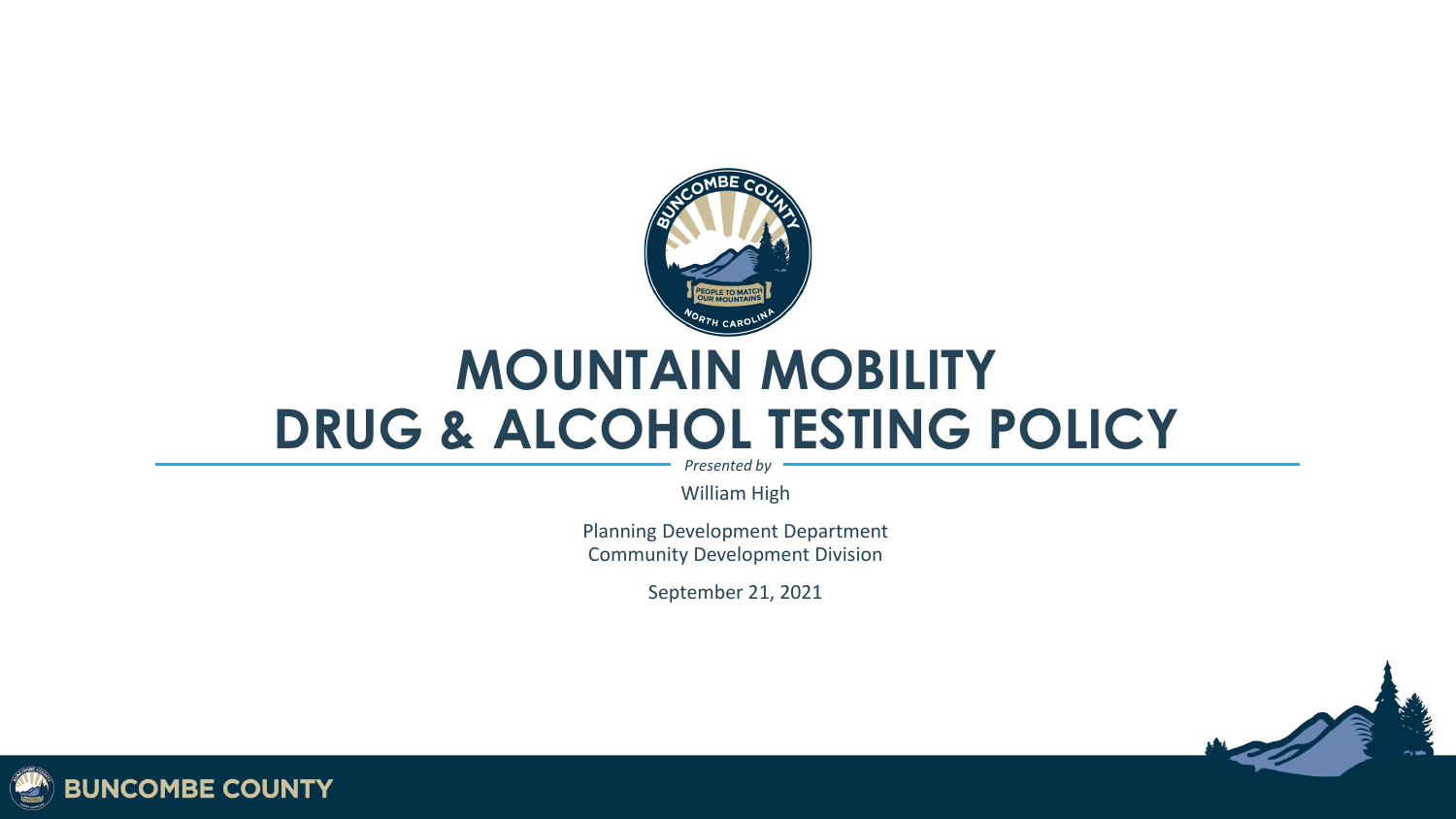## **DRUG & ALCOHOL TESTING POLICY PURPOSES**

- Ensure transportation is delivered safely, efficiently, and effectively
- Establish a drug and alcohol-free work environment
- Ensure the workplace remains free from the effects of drugs and alcohol in order to promote the health and safety of employees and the general public



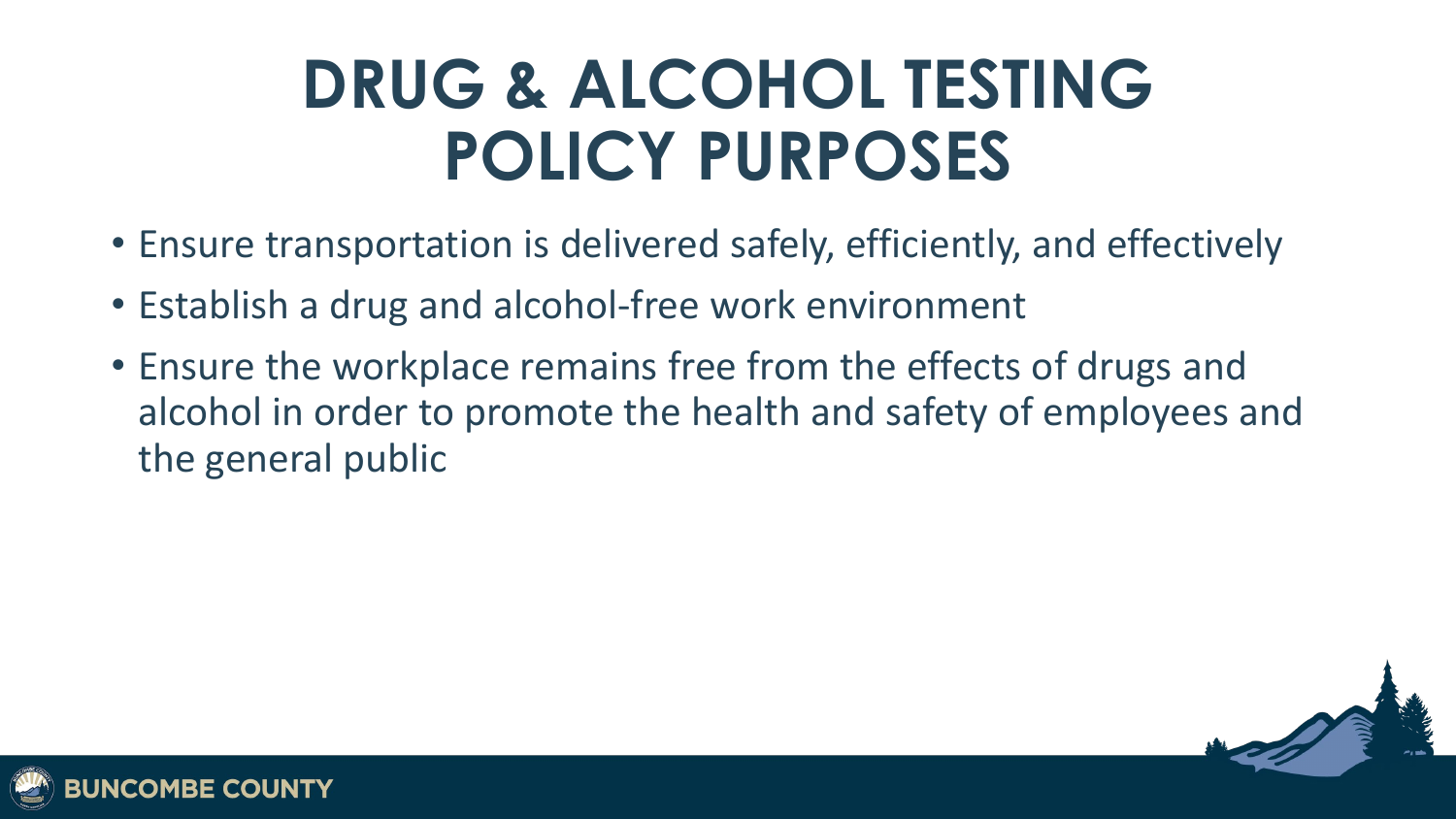# **DA TESTING POLICY KEY COMPONENTS**

- Describe Prohibited Substances and Conduct
- Specify Testing Requirements and Procedures
- Establish Types of Testing
- Identify Steps Following Testing



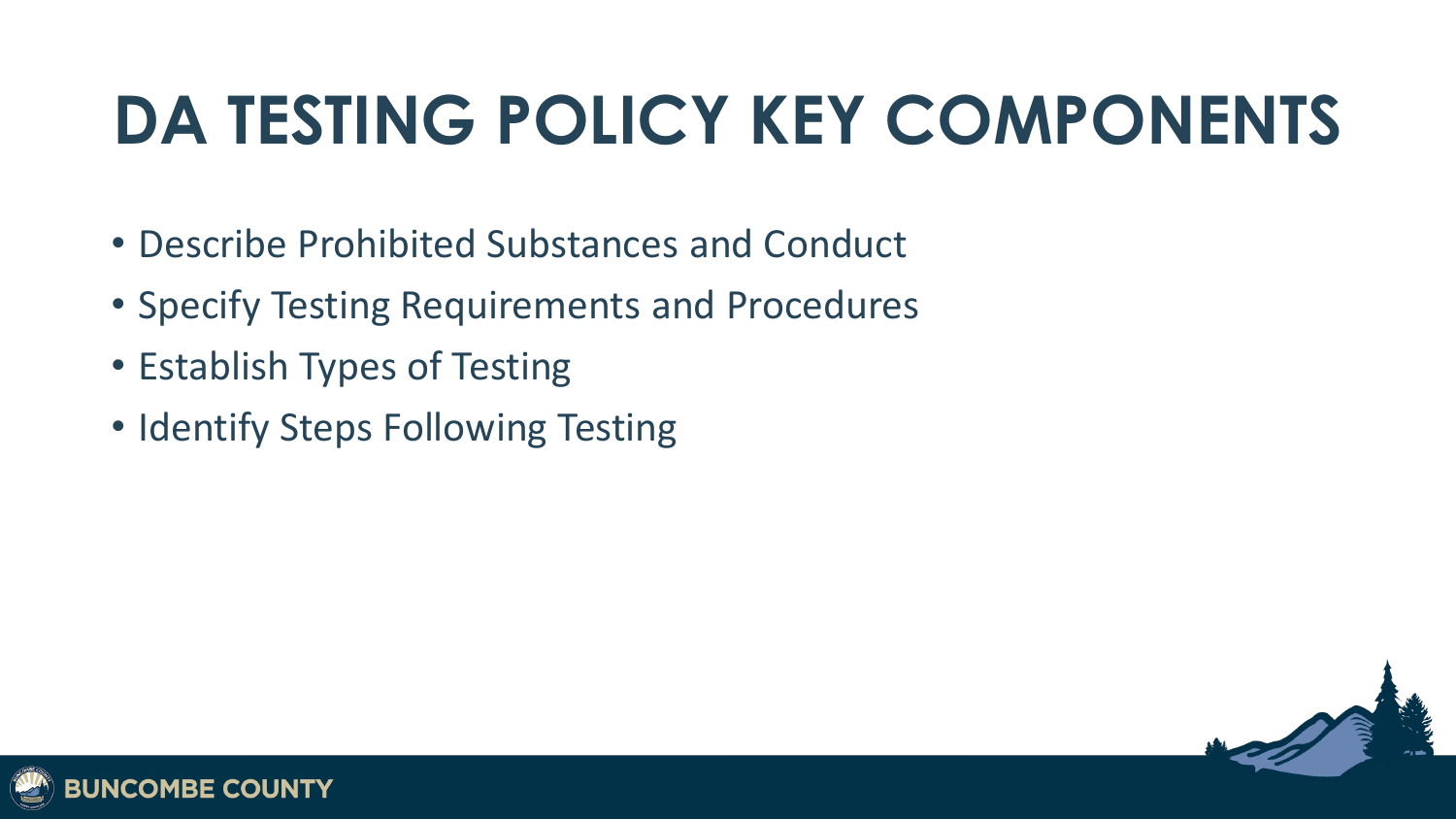## **DA POLICY REPLACING SUBSTANCE ABUSE POLICY**

- Buncombe County adopted a Substance Abuse Policy in 1995
- Substance Abuse Policy was updated as recently as October 2020
- NCDOT IMD issued a new Drug and Alcohol Testing Policy template in April 2021
- NCDOT System Safety Plan Compliance Review (April-May 2021) indicated adoption of the NCDOT IMD Drug and Alcohol Testing Policy template as a replacement of the Substance Abuse Policy would ensure compliance going forward